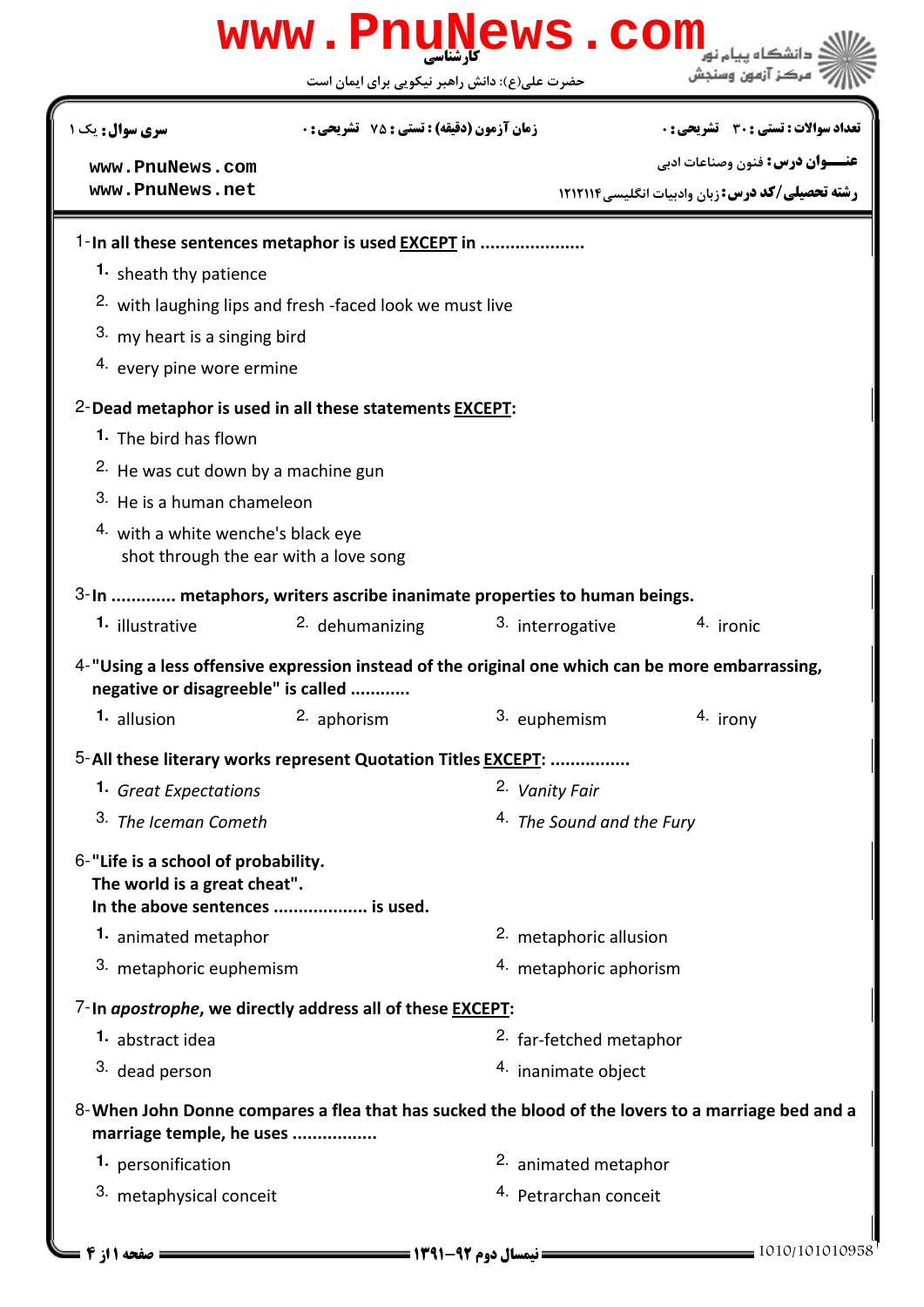|                                       |                                                                               | حضرت علی(ع): دانش راهبر نیکویی برای ایمان است | مركز آزمون وسنجش                                                                                                                                                                                              |  |
|---------------------------------------|-------------------------------------------------------------------------------|-----------------------------------------------|---------------------------------------------------------------------------------------------------------------------------------------------------------------------------------------------------------------|--|
| سری سوال: یک ۱                        | <b>زمان آزمون (دقیقه) : تستی : 75 ٪ تشریحی : 0</b>                            |                                               | تعداد سوالات : تستى : 30 ٪ تشريحي : 0                                                                                                                                                                         |  |
| www.PnuNews.com                       |                                                                               |                                               | <b>عنـــوان درس:</b> فنون وصناعات ادبي                                                                                                                                                                        |  |
| www.PnuNews.net                       |                                                                               |                                               | <b>رشته تحصیلی/کد درس:</b> زبان وادبیات انگلیسی ۱۲۱۲۱۱۴                                                                                                                                                       |  |
|                                       | 9-All these literary works are allegory of ideas <b>EXCEPT</b> :              |                                               |                                                                                                                                                                                                               |  |
| 1. The Pilgrim's Progress             |                                                                               | <sup>2.</sup> Everyman                        |                                                                                                                                                                                                               |  |
| <sup>3.</sup> Rip Van Winkle          |                                                                               |                                               | <sup>4.</sup> It Can't Happen Here                                                                                                                                                                            |  |
| 10-Blank verse consists of            |                                                                               |                                               |                                                                                                                                                                                                               |  |
|                                       | 1. lines of iambic pentameter which are rhymed.                               |                                               |                                                                                                                                                                                                               |  |
|                                       | <sup>2.</sup> lines of iambic pentameter which are unrhymed.                  |                                               |                                                                                                                                                                                                               |  |
|                                       | 3. lines of iambic pentameter which rhyme in pairs.                           |                                               |                                                                                                                                                                                                               |  |
|                                       | <sup>4.</sup> lines of prose-like language which are unrhymed.                |                                               |                                                                                                                                                                                                               |  |
|                                       | 11-Muitiple meaning and plurisignation are alternative associations with word |                                               |                                                                                                                                                                                                               |  |
| 1. imagery                            | $2.$ pun                                                                      | 3. antithesis                                 | 4. ambiguity                                                                                                                                                                                                  |  |
| meanings is called<br>1. alliteration |                                                                               | 2. asssonance                                 | 12-A play on words that are either identical in sound or very similar in sounds, but have different                                                                                                           |  |
| $3.$ pun                              |                                                                               | 4. multiple meaning                           |                                                                                                                                                                                                               |  |
|                                       |                                                                               |                                               |                                                                                                                                                                                                               |  |
|                                       | 13-"I burn and freeze" and "loving hate" are examples of  which is a kind     |                                               |                                                                                                                                                                                                               |  |
| of                                    |                                                                               |                                               |                                                                                                                                                                                                               |  |
| 1. conceit / antonym                  |                                                                               | 2. antithesis / opposition                    |                                                                                                                                                                                                               |  |
| 3. oxymoron / paradox                 |                                                                               | 4. hyperbole / exaggeration                   |                                                                                                                                                                                                               |  |
|                                       | stopped to be aware of the discrepancy between vehicle and tenor is called    |                                               |                                                                                                                                                                                                               |  |
| 1. dead metaphore                     |                                                                               | 2. mixed metaphore                            |                                                                                                                                                                                                               |  |
| 3. implicit metaphore                 |                                                                               | 4. expicit metaphore                          |                                                                                                                                                                                                               |  |
|                                       | really is, or is ordinarily considered to be.                                 |                                               |                                                                                                                                                                                                               |  |
| 1. hyperbole                          | 2. elegy                                                                      | <sup>3.</sup> heroic drama                    | 14-The metaphore that has been used for such a long time and has become so common that we have<br>15-  deliberately represents something as much less in magnitude or importance than it<br>4. understatement |  |
|                                       |                                                                               |                                               | 16-Although there are many different strategies in expression "ambiguity" is either                                                                                                                           |  |
| 1. fixed or outer                     |                                                                               | 2. lexical or structural                      |                                                                                                                                                                                                               |  |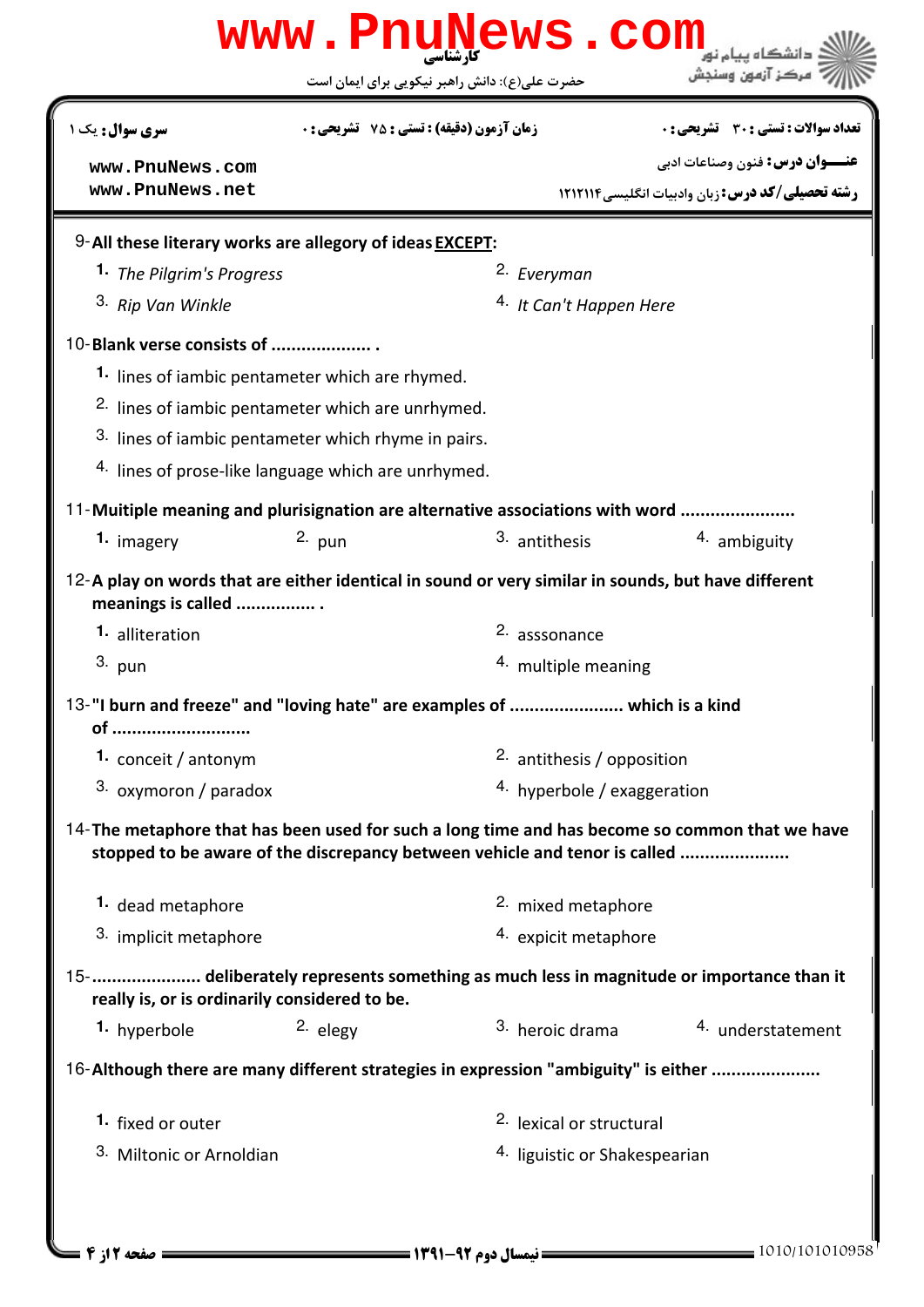| www.PnuNews.com                                                                                                                             |                                                                                                |                                |                                                         |  |  |  |
|---------------------------------------------------------------------------------------------------------------------------------------------|------------------------------------------------------------------------------------------------|--------------------------------|---------------------------------------------------------|--|--|--|
|                                                                                                                                             | حضرت علی(ع): دانش راهبر نیکویی برای ایمان است                                                  |                                | مركز آزمون وسنجش                                        |  |  |  |
| <b>سری سوال :</b> یک ۱                                                                                                                      | <b>زمان آزمون (دقیقه) : تستی : 75 ٪ تشریحی : 0</b>                                             |                                | <b>تعداد سوالات : تستي : 30 ٪ تشريحي : 0</b>            |  |  |  |
| www.PnuNews.com                                                                                                                             |                                                                                                |                                | <b>عنـــوان درس:</b> فنون وصناعات ادبي                  |  |  |  |
| www.PnuNews.net                                                                                                                             |                                                                                                |                                | <b>رشته تحصیلی/کد درس:</b> زبان وادبیات انگلیسی ۱۲۱۲۱۱۴ |  |  |  |
|                                                                                                                                             | 17-No wise fish would go anywhere without a porpoise.<br>The above statement is an examples of |                                |                                                         |  |  |  |
| 1. intentional plurisignation                                                                                                               |                                                                                                | 2. meaningful plurisignation   |                                                         |  |  |  |
| 3. euphemistic ambiguity                                                                                                                    |                                                                                                | 4. chiming ambiguity           |                                                         |  |  |  |
| 18-Which figure of speech is used in the following sentence?<br>"Fair is foul, and foul is fair"                                            |                                                                                                |                                |                                                         |  |  |  |
| 1. fast verbal                                                                                                                              | 2. wording trick                                                                               | 3. exaggeration                | <sup>4</sup> chiasmus                                   |  |  |  |
| 19-  is the repetition of consonants at the beginning of two or more adjacent words.                                                        |                                                                                                |                                |                                                         |  |  |  |
| $1.$ sound                                                                                                                                  | 2. eloquence                                                                                   | 3. alliteration                | 4. consonance                                           |  |  |  |
| 20-When in rhetoric you talk of " the repetition of the same word or group of words at the beginning<br>of successive clauses" you refer to |                                                                                                |                                |                                                         |  |  |  |
| 1. occurrence                                                                                                                               | 2. anadiplosis                                                                                 | 3. anaphore                    | 4. epanalepsis                                          |  |  |  |
| 21-"Better to marry than to burn" in the Bible is realized as                                                                               |                                                                                                |                                |                                                         |  |  |  |
| 1. contemplation                                                                                                                            |                                                                                                | 2. metaphoric allusion         |                                                         |  |  |  |
| 3. refrain allusion                                                                                                                         |                                                                                                | <sup>4.</sup> allusive refrain |                                                         |  |  |  |
| 22-"Break, Break, Break<br>On thy cold grey stones, O sea!"                                                                                 | The above lines represent an example of                                                        |                                |                                                         |  |  |  |
| 1. apostrophe                                                                                                                               |                                                                                                | 2. exemplification             |                                                         |  |  |  |
| 3. metamorphesis                                                                                                                            |                                                                                                | 4. punctuation - pun           |                                                         |  |  |  |
| moral lesson at the end.                                                                                                                    | 23-  is a short, short metaphoric story with inanimate objects as the characters and a         |                                |                                                         |  |  |  |
| 1. fable                                                                                                                                    | 2. anecdote                                                                                    | 3. didacticism                 | 4. didactic lesson                                      |  |  |  |
| 24-When you say something but indeed mean something else you are employing                                                                  |                                                                                                |                                |                                                         |  |  |  |
| 1. wording                                                                                                                                  | 2. aptrony                                                                                     | 3. sarcasm                     | 4. irony                                                |  |  |  |
| country side.                                                                                                                               | 25- is a poem that expresses a person's nostalgic feelings and longings for life in the        |                                |                                                         |  |  |  |
| 1. pathos                                                                                                                                   | 2. eulogy                                                                                      | 3. pastoral                    | 4. eclogue                                              |  |  |  |
|                                                                                                                                             |                                                                                                |                                |                                                         |  |  |  |